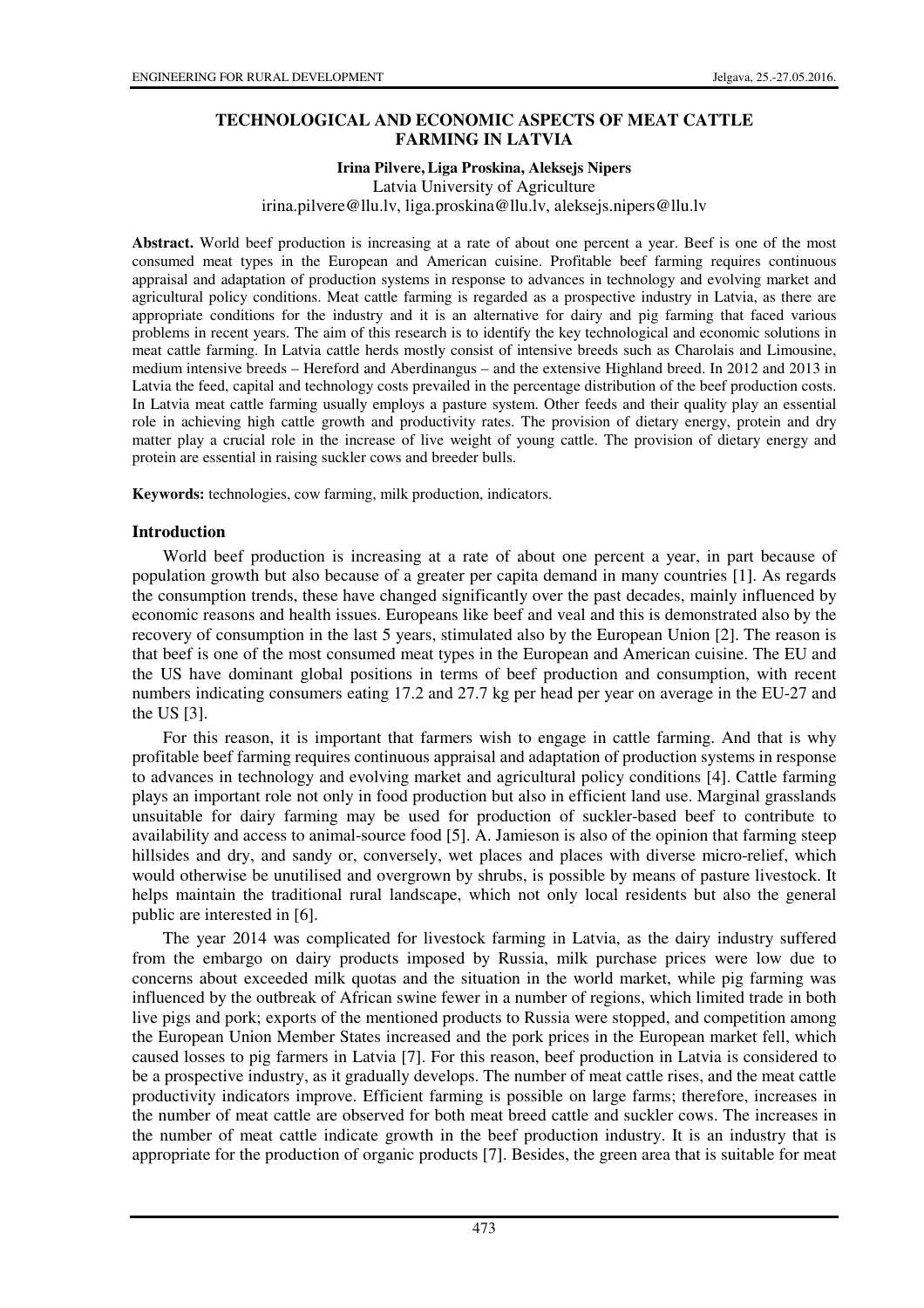cattle farming is considerable in size. In 2014, meadows and pastures occupied 35 % of the utilised agricultural area [8].

Therefore, the overall aim of this research is to identify the key technological and economic solutions in meat cattle farming. To achieve the aim, the following specific research tasks are defined: 1) to examine the key meat cattle breeds farmed in Latvia; 2) to analyse the main economic indicators of beef production in Latvia; 3) to assess the aspects of farming and feeding meat cattle in Latvia.

## **Materials and methods**

The main materials used for the research are as follows: various publications and research papers, reports of institutions, including governmental; data from the JSC Agricultural Data Centre that provides a single database on animals and the livestock industry in Latvia [9]. The research used the Report of the Subproject "Development of Efficient Farming Models" [10]. Multifactor regression analysis was used to estimate the differences between various indicators in beef production [11]. The appropriate qualitative and quantitative research methods have been used for various solutions in the process of study: monographic, analysis and synthesis, regression, data grouping, logical and abstract construction etc.

### **Results and discussion**

## **1. Examination of meat cattle breeds in Latvia**

Meat cattle farming in Latvia does not use local meat cattle breeds but imported ones. Meat cattle of various breeds and their bioproducts are imported from abroad. Every farm has to take into consideration its opportunities, the soil fertility and feed crop area when choosing the most appropriate meat cattle breed for farming. If a farm has pastures of very high quality, it can farm meat cattle breeds suitable for intensive farming such as Charolais, Limousine and Simmental. However, if the agricultural land of the farm is of lower quality and, accordingly, the quality and yield of grass biomass is lower, the demanding Hereford and Aberdinangus breeds or the extensive Highland and Galloway breeds would be the most suited. In 2014, 53955 meat cattle, of which 15742 or 29 % represented various breed crosses, were farmed in Latvia. The following purebred breeds were the most widespread: Charolais (CA) – 16984 young cattle, Limousine (LI) – 5472, Hereford (HE) – 5202 and Aberdinangus (AN) – 2613. Of the extensive breeds, Highland (HA) was the most popular breed with 871 cattle, accounting for 49 % of the total number of meat cattle in Latvia in 2014 [7]. According to the sources of specific literature, the characteristics of meat cattle breeds significantly differ; therefore, a general analysis involved average indicators for domestic animals, which are presented in Table 1.

Table 1

| <b>Characteristic/Breed</b>                       |             | <b>CA</b> | LI   | HЕ   | AN  | HA  |
|---------------------------------------------------|-------------|-----------|------|------|-----|-----|
| Cow live weight, kg                               |             | 758       | 629  | 597  | 565 | 470 |
| Calf live weight at                               | heifers     | 42        | 38   | 34   | 30  | 28  |
| birth, kg                                         | bull-calves | 43        | 38   | 36   | 33  | 31  |
| Young cattle live<br>weight, kg                   | 7 months    | 317       | 272  | 182  | 200 |     |
|                                                   | 12 months   | 440       | 423  | 330  | 335 |     |
|                                                   | 18 months   | 530       | 490  | 465  | 430 |     |
|                                                   | 24 months   | 648       | 600  | 570  | 535 |     |
| Average daily live weight gain by young cattle, g |             | 1575      | 1200 | 1233 |     | 650 |
| Age of weaning, days                              |             | 211       | 213  | 216  | 215 | 231 |
| Live weight at the age of weaning, kg             |             | 270       | 246  | 235  | 215 | 161 |
| Age of first calving, months                      |             | 30        | 31   | 29   | 26  | 35  |

**Average characteristics of meat cattle breeds in Latvia [12-16]** 

- no data

Live weight at birth characterises the productive abilities of the parents, and it plays a great role in the pace of growth of cattle. Live weight at the age of weaning characterises the pace of growth, the mother's instinct and milk productivity, and all these characteristics influence the live weight of calves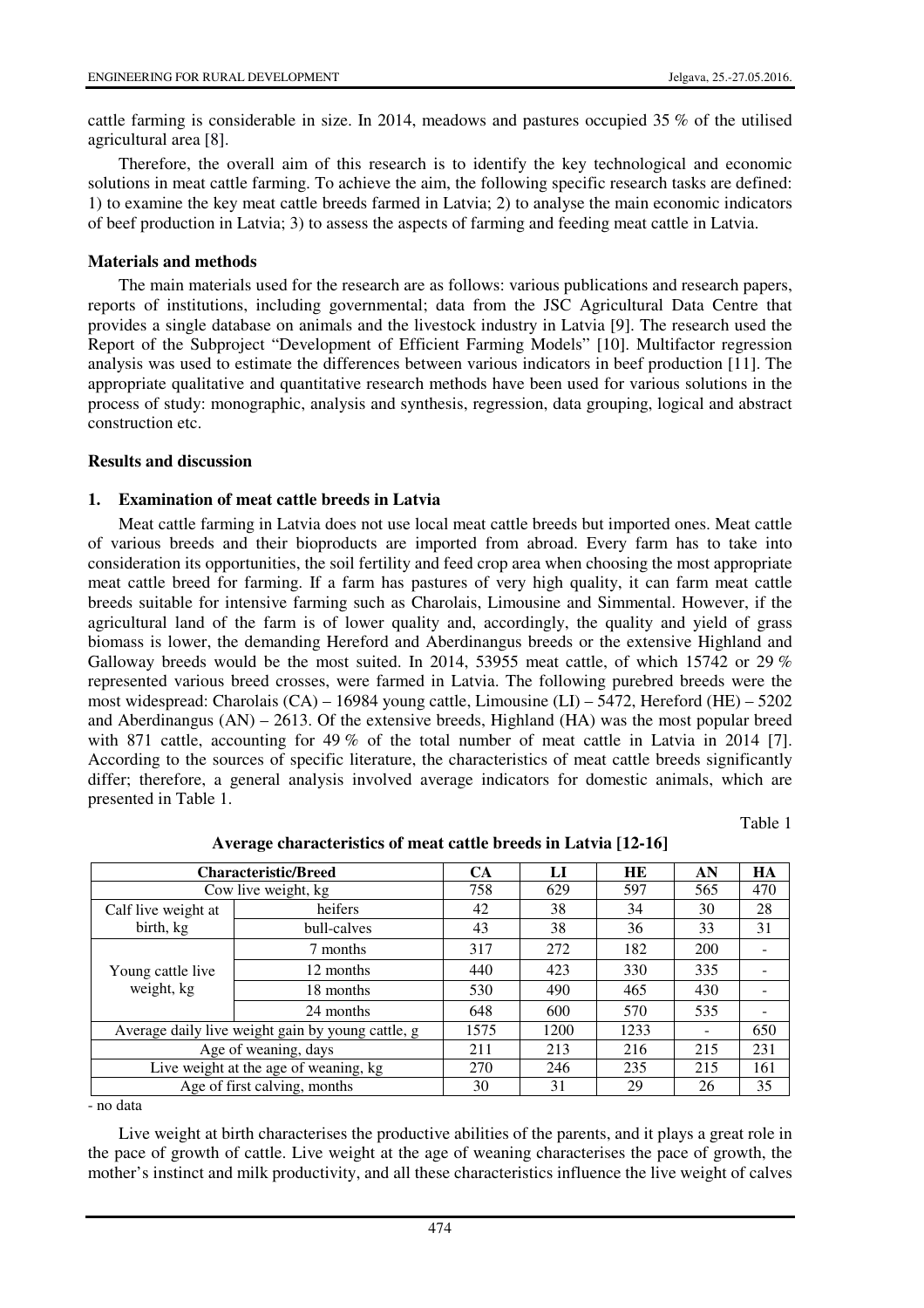at the age of 12 months; for these reasons, meat cattle are rated by their live weight at birth, at the age of weaning and at the age of 12 months. Further, characteristics based on LDC monitoring data in Latvia are shown to compare the actual situation with that described in the specific literature (Table 2). One can find that over the analysed period live weights at birth were lower for the CA and HA breeds, whereas the LI, HE and AN breeds featured higher live weights at birth than those specified in the literature. A similar situation was observed for live weights at the age of weaning – they were lower for the CA, LI, HE and AN cattle, whereas the HA breed presented higher live weights than specified in the literature. In contrast, the cattle of all the breeds did not reach the live weights at the age of 12 months that were specified in the literature, which means that actually meat cattle are not farmed in compliance with the keeping and feeding standards and are raised under extensive conditions.

Table 2

| <b>Breed</b> | Live weight at birth, kg |      |      | Live weight at the age of<br>weaning (aged 6-8 months), kg |       |       |       | Live weight at the age of<br>12 months, kg |       |       |       |
|--------------|--------------------------|------|------|------------------------------------------------------------|-------|-------|-------|--------------------------------------------|-------|-------|-------|
|              | 2010                     | 2011 | 2012 | 2013                                                       | 2010  | 2011  | 2012  | 2013                                       | 2010  | 2011  | 2012  |
| <b>CA</b>    | 40.9                     | 40.9 | 40.7 | 40.9                                                       | 271.1 | 269.6 | 264.6 | 265.1                                      | 354.4 | 355.5 | 356.6 |
| LI           | 37.7                     | 37.6 | 38.3 | 39                                                         | 243.2 | 248.4 | 243.8 | 244.3                                      | 341.2 | 350.3 | 343.8 |
| HE           | 37.8                     | 38.1 | 37.7 | 38.4                                                       | 237.7 | 233.0 | 235.9 | 229.8                                      | 310.9 | 317.9 | 312.8 |
| AN           | 34                       | 34.5 | 33.3 | 34.3                                                       | 220.4 | 218.7 | 232.6 | 236.9                                      | 296.2 | 275.8 | 311.1 |
| HA           | 27.3                     | 25.8 | 25.4 | 25                                                         | 168.4 | 151.1 | 140.1 | 154.1                                      | 282.6 | 261.0 | 279.3 |

# **Characteristics of calves of meat cattle breeds in Latvia [17]**

# **2. Main economic indicators of beef production in Latvia**

A specific of meat cattle farming is that meat is the only product produced by it; therefore, the production of calves in meat cattle farming is more important than in dairy farming. All costs incurred on a herd mostly relate to calves. The purchase price of cattle has significantly risen in Latvia since 2000 (877 EUR·tonne<sup>-1</sup>) and reached 1624 EUR·tonne<sup>-1</sup> in 2014 [18]. Since the beef purchase prices in Latvia are usually lower than in the  $EU - it$  may be explained by the level of specialisation in beef production, which is considerably lower than in the EU in general [7], it is important to produce beef as cheap as possible. That is why it is necessary to analyse the costs for cattle farms. Average production costs for cattle farms in Latvia for 2012 and 2013 and the percentage distribution are presented in Table 3.

Table 3

# **Average production costs for cattle farms Indicator in 2012 in 2013 EUR % EUR %** *Total cost 41898 98.5 40131 100.0 Total intermediate consumption 30037 71.7 28708 71.5 Total specific cost 15171 36.2 16175 40.3*  - purchased feed 2012 4.8 2141 5.3 - self-produced feed 9111 21.7 9974 24.9 - purchased and self-produced seeds, seedlings  $\begin{vmatrix} 489 & 1.2 & 650 \\ -1.2 & 650 & 1.6 \end{vmatrix}$ - purchased fertilisers 63 0.1 435 1.1 - self-produced crops 845 2.0 767 1.9 - plant protection products  $\begin{array}{|l|c|c|c|c|c|c|}\n\hline\n 37 & 0.1 & 27 & 0.1 \\
127 & 0.7 & 351 & 0.9 \\
\hline\n\end{array}$  $\frac{1}{287}$  insemination, veterinary costs  $\frac{287}{287}$  0.7  $\frac{351}{351}$  0.9 - other costs 2326 5.6 1828 4.6 *Overhead costs* 14866 35.5 12533 31.2 - maintenance of buildings and machinery  $\begin{array}{|c|c|c|c|c|c|} \hline \end{array}$  4037 9.6 3544 8.8 - fuel, lubricants 16841 16.3 5713 14.2 - electricity, heating 1.8 818 2.0 706 1.8 - services, machinery rent  $\begin{vmatrix} 407 & 1.0 & 583 \\ -1.5 & 1.5 & 1.5 \end{vmatrix}$  $-$  other overhead costs  $\begin{array}{|c|c|c|c|c|c|c|c|} \hline \end{array}$  2763  $\begin{array}{|c|c|c|c|c|c|c|c|} \hline \end{array}$  6.6 1986 4.9 *Capital costs* 6985 16.7 7170 17.9 -machinery, equipment 12.5 12.5 4868 12.1

### **Average production costs for cattle farms in Latvia in 2012 and 2013, EUR and % [19; 20]**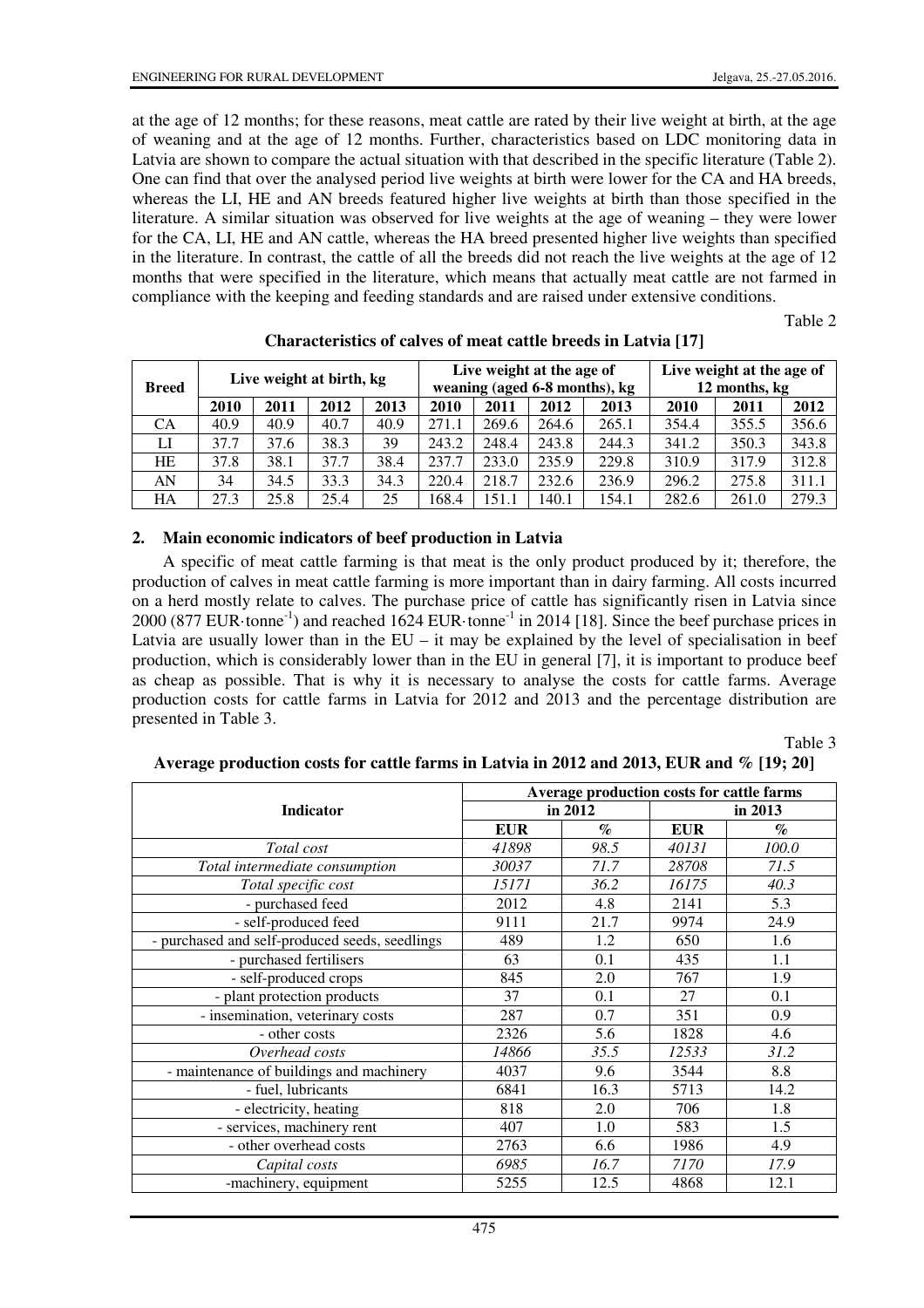|                                    |                                           |         |            | Table 3 (continued) |  |  |  |
|------------------------------------|-------------------------------------------|---------|------------|---------------------|--|--|--|
|                                    | Average production costs for cattle farms |         |            |                     |  |  |  |
| <b>Indicator</b>                   |                                           | in 2012 | in $2013$  |                     |  |  |  |
|                                    | <b>EUR</b>                                | $\%$    | <b>EUR</b> | $\%$                |  |  |  |
| -buildings, constructions          | 1111                                      | 2.7     | 1518       | 3.8                 |  |  |  |
| -other fixed assets in agriculture | 619                                       | 1.5     | 784        | 2.0                 |  |  |  |
| Interest payments                  | 635                                       | 1.5     | 561        | 1.4                 |  |  |  |
| Paid labour                        | 1668                                      | 4.0     | 2180       | 5.4                 |  |  |  |
| Rent costs                         | 488                                       | 1.2     | 619        | 1.5                 |  |  |  |
| Cattle purchases                   | 2086                                      | 5.0     | 894        | 2.2                 |  |  |  |

As shown in Table 2, the greatest cost item is intermediate consumption. In intermediate consumption, the greatest cost item is feed, which comprised 30.2 % of the total cost in 2013 (more than 4/5 of it related to self-produced feed). In intermediate consumption, the overhead costs made up 31.2 % and were mostly related to the operation of machinery and technologies as well as the maintenance of production buildings and machinery. The capital costs – the construction of buildings and constructions, the purchase of machinery and equipment (recorded as annual depreciation) and related interest payments on loans – comprised 19.3 % of the total cost, while the technology costs made up additional 17.9 % in 2013. According to farm accountancy data for 2013, the paid labour costs made up only 5.4 % of the total cost, while the land rent costs comprised 1.5 % and cattle purchases accounted for 2.2 %. Beef production is efficient taking into consideration the presented costs which allow generating the profit of 3760 EUR in 2013 and 4096 EUR in 2012 per farm. However, if farmers intend to increase the profit level, they need to reduce the production costs.

#### **3. Solutions in farming and feeding meat cattle in Latvia**

*Cattle housing.* Cattle housing is the key capital cost position. It performs several functions, as it has to provide refuge from adverse weather conditions, dry and clean sleeping-places, access to feed and drinking water and a possibility to separate and isolate some livestock or livestock groups. Cattle housing has to be easily cleaned and ensure appropriate manure management. The kind of livestock housing for a farm is determined by the chosen pattern of farming – the purpose of raising meat cattle and the cattle breeds and the production intensity chosen. Cattle housing is mainly needed for keeping pregnant cows, suckler cows and calves. Cows may be housed tied and loose. Both tied and loose housing are used for young cattle as well. It is advised to use loose housing, dividing livestock by age groups. The tied housing system may be practised for meat cattle; yet, it considerably increases the cost of construction of a cowshed and the use of labour and does not ensure that livestock can freely move, which consequently worsens the cows' oestrus and their insemination (breeder bulls may not be kept with cows during the mating period) as well as the welfare of calves (calves are born in an unfavourable environment and they may not suck cow's milk when they want). The key cattle housing solutions are as follows: 1) loose housing; 2) free stall barns; 3) loose housing with sloping floors for suckler cows; 4) loose housing for young cattle; 5) sheds with sides and an outdoor feeding lot [12; 14; 15].

*Cattle diets*. Since feed makes up almost a third of the total cost, farmers have to particularly focus on this cost item. In Latvia, meat cattle are usually grazed, and persistent grazing and the fencing system are the key pasture systems. Persistent grazing means the entire pasture area is available to pasture cattle throughout the year or grazing season; yet, the potential of use of pastures reaches only 50 % under such a system. To avoid the disadvantages of persistent grazing, several separated areas may be established in pastures, thus adjusting the burden of grazing to grass growth intensity and raising the potential of use of pastures up to 70 %. Part of pastures may be used for the production of haylage or hay. If all the areas of pastures are located in a single location, work with cattle is significantly eased by a system of stationary and durable fences. If cattle are grazed under the fencing system, the pasture area is divided into a number of smaller enclosures in which the entire herd is consecutively grazed. The system allows farmers to efficiently use the potential of pastures; yet, it is labour intensive, as the fences have to be often relocated. If establishing a fencing system on a farm, one has to remember that there has to be a possibility to separate some cattle by means of fences and to perform cattle cleaning operations or veterinary manipulations [12; 15]. Other feedstuffs and their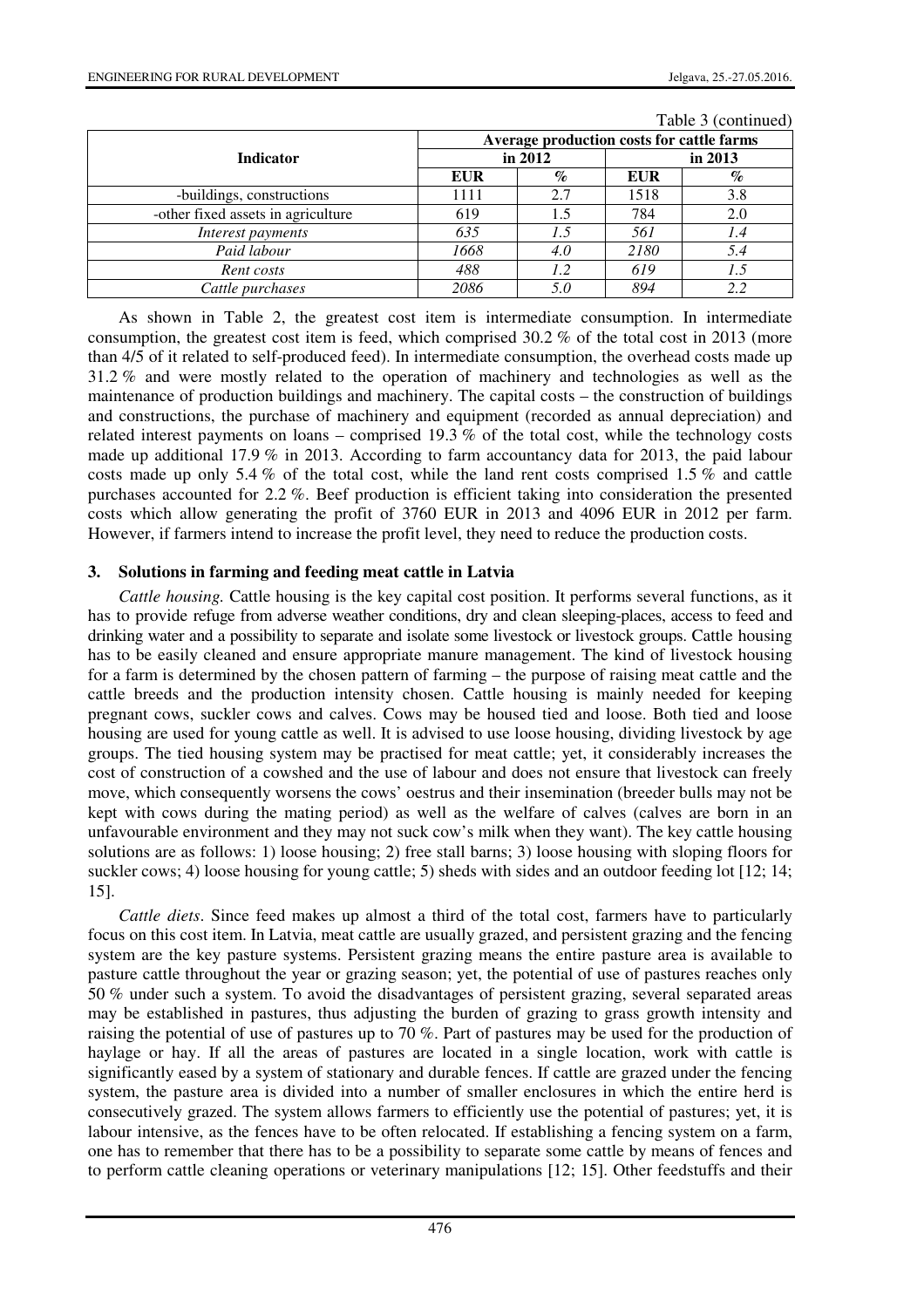quality play an essential role in cattle growth and productivity. A purposefully designed feed ration can ensure high cattle productivity and a rational use of feed [21]. The feed ration has to be designed in a way to meet the daily dry matter requirement for cattle of certain live weight and productivity level. Adult meat cattle absorb, on average, 1.8-2.2 kg dry matter per 100 kg live weight. The dry matter absorption capacity of young cattle to be fattened is higher – 2.0-2.3 kg per 100 kg live weight. The dry matter absorption capacity of calves can reach even 3.6 kg per 100 kg live weight [22]. In order that cattle do not feel hungry, the amount of dry matter they consume has to be equal to 2.5 % of their live weight. Pasture grass, hay, haylage, straw and grain are the key source of dietary energy and nutrients, and the quality of feed contributes to two thirds of the quantity and quality of the livestock products produced. Cattle diets have to be differentiated according to the cattle physiological periods and uses.

A great focus has to be put on diets for suckler cows, as their feed requirements differ during their pregnancy and lactation periods. Extra dietary energy is necessary for intensive embryo growth during the final third stage of pregnancy; after it – for lactation and the restoration of live weight lost due to insufficient amounts of grass during the previous summer, very intensive lactation or late calving as well as because of all the mentioned reasons. Any deviation from the normal health condition of a cow (the cow is too fatty or lean) raises the risk of metabolism diseases, reduces the amount of milk for the calf and causes insemination and calving problems.

During the suckling period, calves have to be provided with a sufficient amount of cow's milk, which, in its turn, is influenced by the cow's diet. At the age of 2-3 weeks, calves of meat cattle breeds too start seeking additional feed and are fed the same diet their mothers have. Therefore, the feed has to be of high quality, so that it is suited to the calf as well. Giving additional feed to calves until their weaning is of great importance in case pastures were unproductive or the grass was overgrown in summer, while in winter the quality of feed is poor.

*Young cattle diets*. Young cattle stomachs are smaller in size; consequently, they have to eat feed of higher dietary energy value and containing more protein per kg dry matter. The best choice is quality haylage and silage in combination with grain or protein-rich feedstuffs. Young cattle to be raised for breeding purposes are fed self-produced feed and a small amount of feed concentrate. A daily live weight gain does not have to be less than 700 g, so that the required live weight is reached during the insemination period (18 months).

The following variables  $(x_i)$  were included in a regression model [11] for daily young cattle live weight gain, *y*:  $x_1$  – daily dietary energy requirement (MJ),  $x_2$  – daily protein requirement (kg) and  $x_3$  – daily dry matter absorption capacity (kg) (Table 4). The absolute value of the correlation coefficient calculated  $R^2 = 0.971$  indicates a strong causal relationship, while the determination coefficient of 0.942 means that 94 % of weight gain by young cattle may be explained by the linear regression model  $(p < 0.05)$ .

Table 4

| <b>Model/Indicators</b>                  |          | <b>Unstandardized</b><br>coefficients | <b>Standardized</b><br>coefficient |           | Sig.  |
|------------------------------------------|----------|---------------------------------------|------------------------------------|-----------|-------|
|                                          |          | <b>Std. Error</b>                     | <b>Beta</b>                        |           |       |
| (Constant)                               | 0.161    | 0.074                                 |                                    | 2.170     | 0.037 |
| Daily dietary energy requirement, MJ     | 0.002    | 0.002                                 | 0.189                              | 1.098     | 0.280 |
| Daily protein requirement, kg            | 1.810    | 0.222                                 | 1.340                              | 8.163     | 0.000 |
| Daily dry matter absorption capacity, kg | $-0.073$ | 0.004                                 | $-1.308$                           | $-19.814$ | 0.000 |

## **Coefficients of multifactor statistical regression analysis for the relationship between the live weight gain and young cattle diets [12; 14; 16; 21; 22]**

Dependent Variable: live weight gain, kg

So, the following linear regression equation describing young cattle weight gain with regard to the key young cattle diet components may be developed:

$$
y = 0.161 + 0.002 \times x_1 + 1.810 \times x_2 - 0.073 \times x_3,\tag{1}
$$

where  $y$  – daily live weight gain, kg;

 $x_1$  – daily dietary energy requirement, MJ;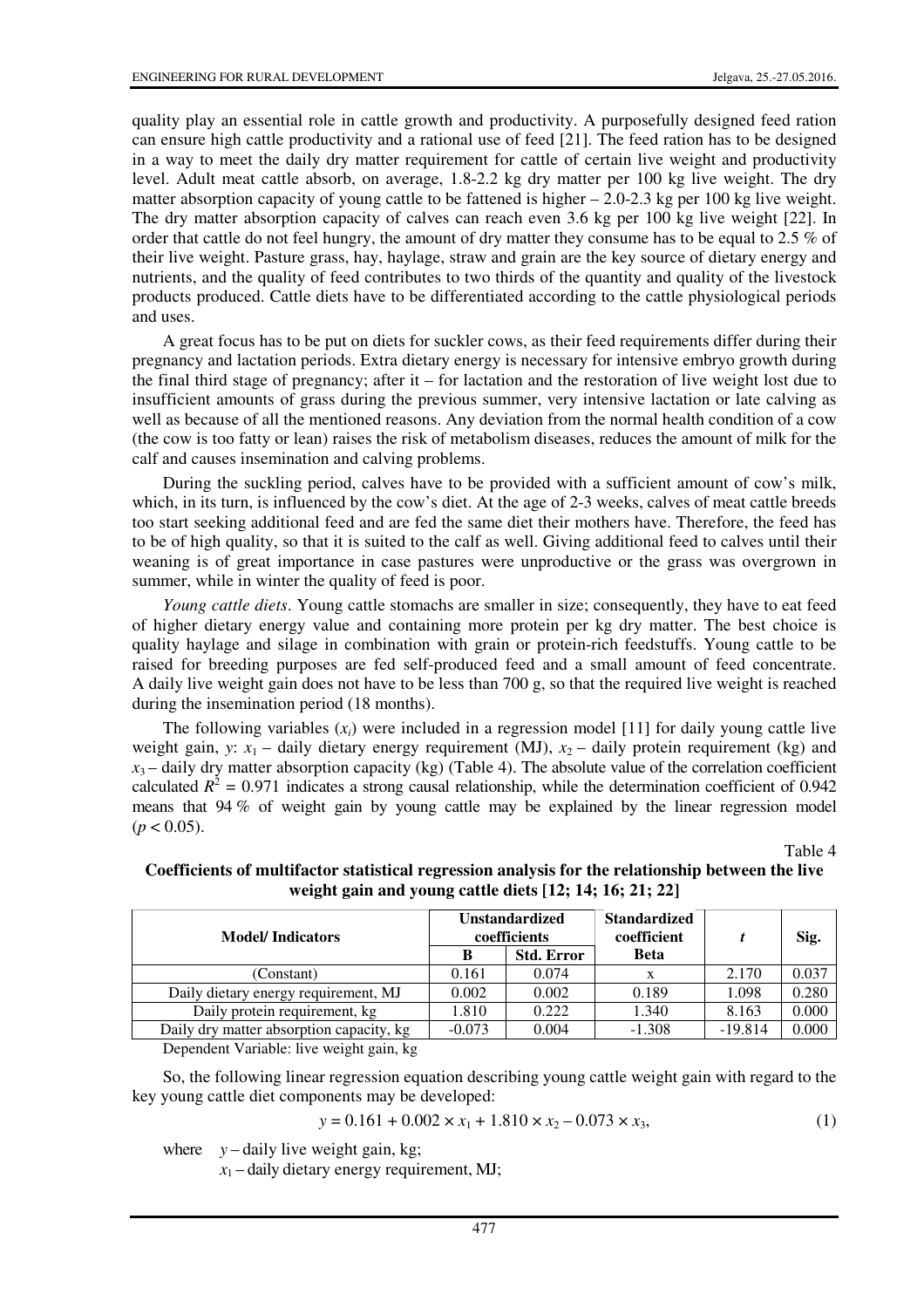- $x_2$  daily protein requirement, kg;
- $x_3$  daily dry matter absorption capacity, kg.

The livestock industry professionals emphasise that no considerable live weight gain is possible without feeding cattle additionally. Therefore, to contribute to faster cattle growth and faster capital turnover in an enterprise, it is necessary to introduce an intensive technology for keeping and feeding young cattle to be fattened, which involves no grazing. However, a number of practitioners in Latvia seek to use as extensive and cheap feeding solutions as possible for meat cattle to be fattened. In Latvia, cattle can be best economically fattened by grazing, without giving additionally feed concentrate, by using the portion-type grazing system on condition that pastures are well maintained and have a high proportion of papilionaceous plants there. According to observations in the USA, 800-1200 kg live weight gains per hectare of good pastures are possible for cattle, under similar conditions, also in Latvia [12].

It is important to meet physiological requirements with regard to diets for adult meat cattle, so that the cattle do not get too lean or fatty, which may become a cause of various diseases. The amounts of dietary energy (MJ) and protein (kg) in feed are essential criteria in designing a feed ration for adult cattle. For example, if protein is lacked in the feed ration, cows will not give enough milk and will not ensure intensive calf growth during the first months after calving. A sufficient amount of dietary energy in feed is required, so that the cattle organism can absorb protein. A deficit of dietary energy can result in live weight losses, whereas an increased amount of dietary energy contributes to cattle obesity. Such deviations from the normal physiological condition of cattle cause metabolism diseases and hinder the insemination and calving of cows as well as other health problems.

The following linear regression equation describing changes in young cattle weight gain with regard to the key young cattle diet components may be developed:

$$
y = 571.162 + 2.692 \times x_1 - 0.187 \times x_2,\tag{2}
$$

where  $y$  – live weight (kg);  $x_1$  – daily dietary energy requirement, MJ;  $x_2$  – daily protein requirement, kg.

Table 5

#### **Coefficients of multifactor statistical regression analysis for the relationship between the live weight gain adult cattle diets [12; 14; 16; 21; 22]**

| <b>Model/Indicators</b>                                       | <b>Unstandardized</b><br><b>Coefficients</b> |                   | <b>Standardized</b><br>Coefficient |          | Sig.  |
|---------------------------------------------------------------|----------------------------------------------|-------------------|------------------------------------|----------|-------|
|                                                               | В                                            | <b>Std. Error</b> | <b>Beta</b>                        |          |       |
| (Constant)                                                    | 571.162                                      | 8.692             |                                    | 65.711   | 0.000 |
| Daily dietary energy requirement, MJ                          | 2.692                                        | 0.382             | 2.119                              | 7.055    | 0.000 |
| Daily protein requirement, kg                                 | $-0.187$                                     | 0.024             | $-2.377$                           | $-7.915$ | 0.000 |
| $\mathbf{D}$ 1. $\mathbf{V}$ 11. $\mathbf{I}$ 1. $\mathbf{I}$ |                                              |                   |                                    |          |       |

Dependent Variable: live weight gain, kg

So, the absolute value of the correlation coefficient calculated  $R^2 = 0.867$  indicates a strong relationship between the variables. The determination coefficient of 0.751 means that 75 % of weight gain by adult cattle may be explained by the linear regression model ( $p < 0.05$ ).

### **Conclusions**

- 1. Beef production in Latvia is considered to be a prospective industry, as there are suitable conditions for it and this industry is an alternative for milk production and pig farming, which faced various problems in recent years. In the period 2010-2013 in Latvia, cattle herds mostly consisted of intensive breeds such as Charolais and Limousine, medium intensive breeds – Hereford and Aberdinangus – and the extensive Highland breed, the characteristics of which were slightly lower than their potential specified in the specific literature.
- 2. In Latvia, the following cost items prevailed in the percentage distribution of the meat cattle production costs for 2012 and 2013: feed up to 30.2 %, including self-produced feed 25 %, and capital and technological costs up to 27 % of the total cost, which determined the key opportunities for optimisation in the future. The key component of capital costs relates to cattle housing, the kind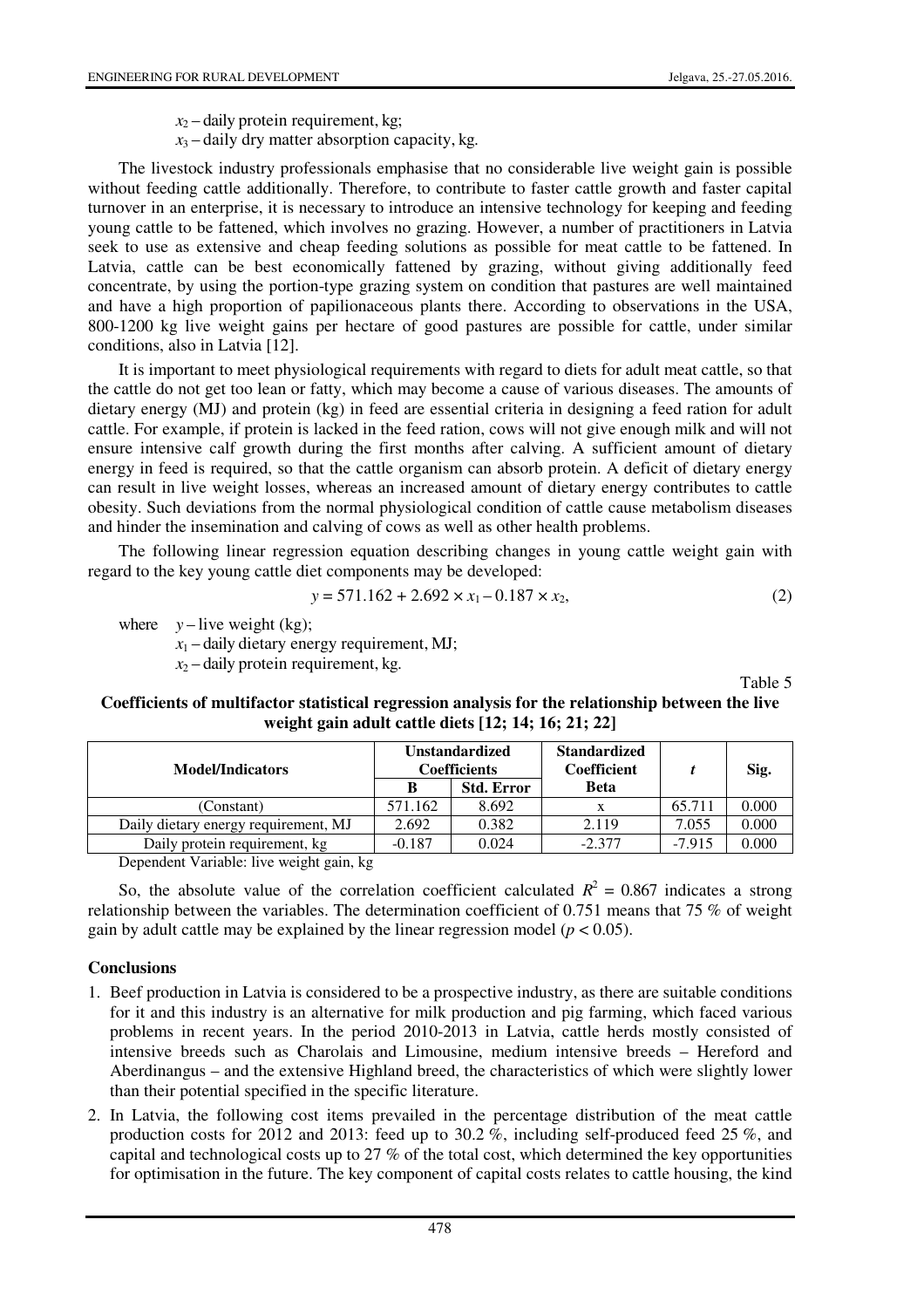of which and the techniques of farming cattle are determined by the purpose and intensity of raising the meat cattle and the breeds chosen. Beef production is efficient taking into consideration the presented costs which allow generating profit in 2012 and 2013.

- 3. Grazing is usually practised in raising meat cattle, and other feedstuffs and their quality play an essential role in cattle growth and productivity. A crucial role in young cattle live weight gain is played by the amounts of dietary energy, protein and dry matter the young cattle are provided with. It is indicated by the absolute value of the correlation coefficient calculated  $R^2 = 0.971$ , which points to a strong causal relationship, while the determination coefficient of 0.942 means that 94 % of weight gain by young cattle may be explained by the linear regression model  $(p < 0.05)$ .
- 4. In raising suckler cows and breeder bulls, the dietary energy and protein requirements are important for live weight gain. It is indicated by the absolute value of the correlation coefficient calculated  $R^2 = 0.867$ , which shows a strong relationship between the variables. The determination coefficient of 0.751 means that 75 % of weight gain by adult cattle may be explained by the linear regression model ( $p < 0.05$ ).

# **Acknowledgment**

This research paper is prepared with the support of the Ministry of Agriculture and refers to the research carried out within project No 2013/86 "Competitive and Efficient Production of Milk and Meat", subproject "Development of Efficient Farming Models".

## **References**

- 1. Petrovic Z., Djordjevic V., Milicevic D., Nastasijevic I., Parunovic N. Meat Production and Consumption: Environmental Consequences. The 58th International Meat Industry Conference. Procedia Food Science, vol. 5, 2015, pp. 235 – 238. [online] [11.01.2016] Available at: http://ac.els-cdn.com/S2211601X15001315/1-s2.0-S2211601X15001315-main.pdf? tid=71224dd4b88c-11e5-a509-00000aacb362&acdnat=1452535083\_ce41491007b2769adeb79c3331b7a05d.
- 2. Zjalic M., Dimitriadou A., Rosati A. Beef Production in the European Union and the CAP Reform. An Overview of Situation and Trends. [online] [29.12.2015] Available at: http://www.cattlenetwork.net/docs/eu/EU\_Beef\_sum\_web.pdf.
- 3. Wezemael L.V., Caputo V., Nayga R.M.Jr., Chryssochoidis G., Verbeke W. European Consumer Preferences for Beef with Nutrition and Health Claims: A Multi-Country Investigation Using Discrete Choice Experiments. Food Policy, No 44, 2014, pp. 167-176.
- 4. Ashfield A., Crosson P., Wallace M. Simulation Modelling of Temperate Grassland Based Dairy Calf to Beef Production Systems. Agricultural Systems, No. 115, 2013, pp. 41-50.
- 5. De Vries M., Van Middelaar C.E., De Boer I.J.M. Comparing Environmental Impacts of Beef Production Systems: A Review of Life Cycle Assessments. Livestock Science, No.178, 2015, pp. 279-288.
- 6. Jamieson. A. Baltic Beef a Handbook for Beef Production. Report 2013/11, Upplandsstiftelsen, p. 63.
- 7. Latvijas lauksaimniecība 2015 (Agriculture of Latvia 2015). Riga: Ministry of Agriculture, 2015. 156 p. (In Latvian).
- 8. LIG014. Lauksaimniecībā izmantojamās zemes izmantošana (tūkst. hektāru) (Utilised agricultural land use (thous. hectare)). Central Statistical Bureau. [online] [21.12.2015] Available at: http://www.csb.gov.lv/statistikas-temas/metodologija/lauksaimnieciba-izmantojamas-zemesizmantosana-38278.html (In Latvian).
- 9. Ministru kabineta noteikumi Nr.878 "Lauksaimniecības datu centra nolikums" (Cabinet Regulation No.878 Agricultural Data Centre Statute). Riga: Cabinet of Ministers, December 18, 2012 (prot. No.71 29. §), Latvijas Vēstnesis, No. 201 (4804), 21.12.2012 (In Latvian).
- 10. Gala atskaite apakšprojektā "Efektīvas saimniekošanas modeļu izstrāde" (Report of the Subproject "Development of Efficient Farming Models"), Jelgava: Latvia University of Agriculture, 2015, 117 p. (In Latvian).
- 11. Arhipova I., Bāliņa S. Statistika ar Microsoft Excel ikvienam (Statistics with Microsoft Excel for Everyone). Riga: Datorzinibu centrs, 2000.136 p. (In Latvian).